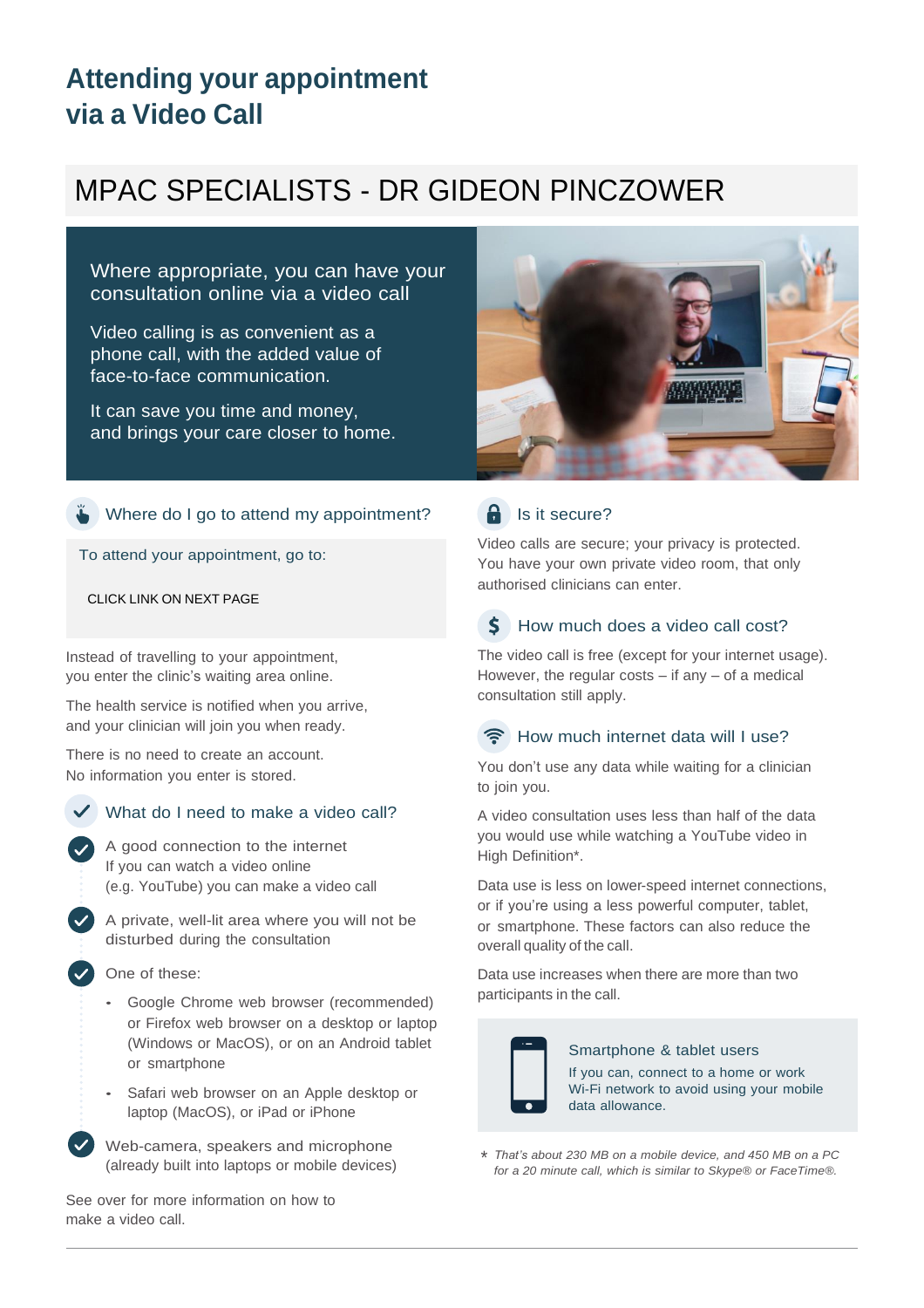

#### What do I do if something is not working?

• Go to https://vcc.healthdirect.org.au/troubleshooting

#### More information

Dr Gideon Pinczower 71 Kooyong Road Caulfield North Ph: 03 9544 6613 www.mpacspecialists.com.au